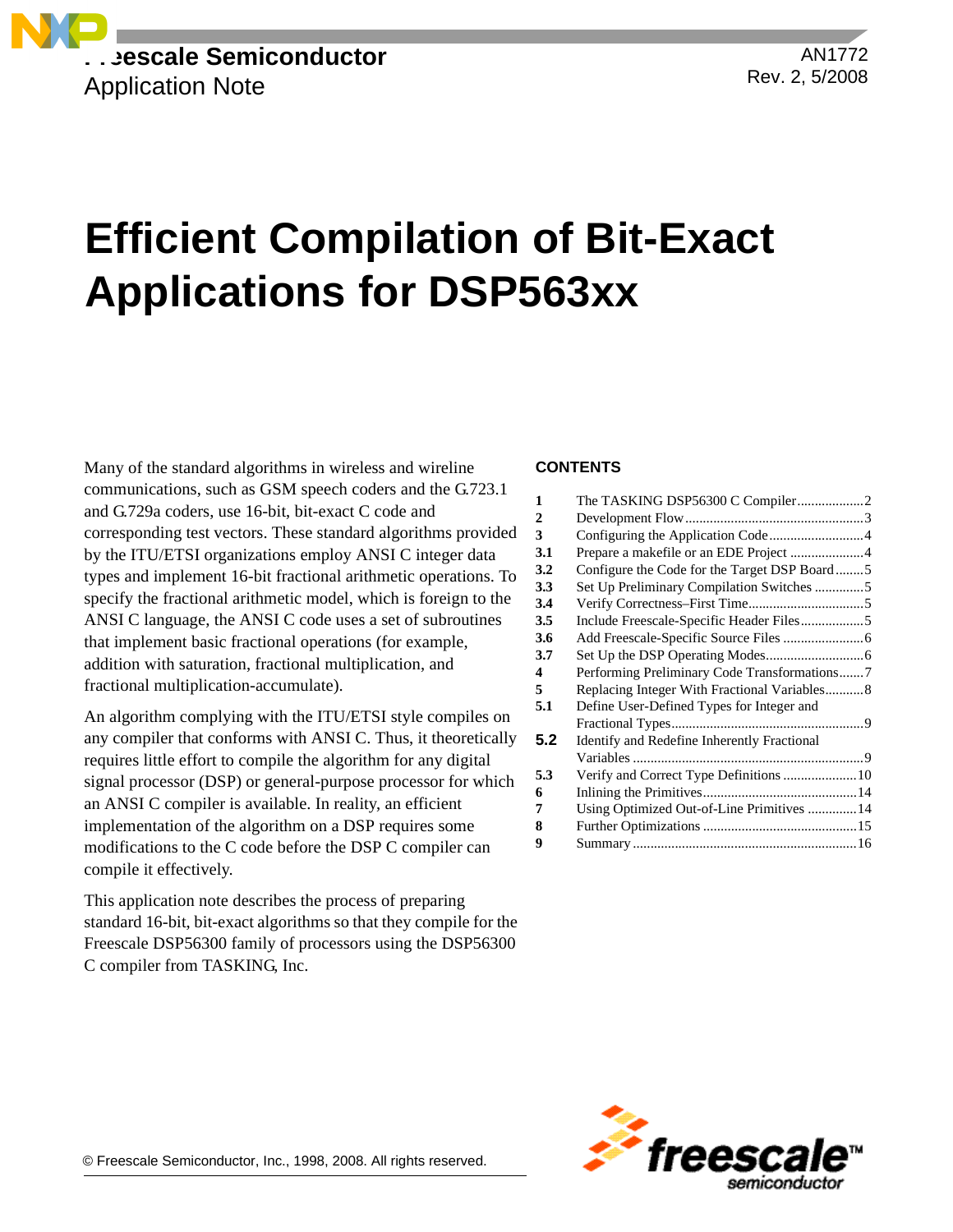## <span id="page-1-0"></span>**1 The TASKING DSP56300 C Compiler**

The techniques described in this document require that an application be compiled with the TASKING DSP56300 C compiler. Before a standard algorithm can compile efficiently for a DSP56300 family of processors, the TASKING compiler and tool chain must be installed. We recommend reading through the TASKING compiler and debugger user's manuals to become familiar with setting up a development environment under the TASKING integrated development environment, EDE, which is available on Windows-based systems. This document assumes familiarity with the C programming language, the TASKING compiler and debugger, and EDE.

On Windows-based systems, the first steps in preparing the C source code are: create an EDE project, import the C source files in the project, and set up the compilation and linking switches. On UNIX-based systems, the development process is based on makefiles, so the first step in preparing the C source code is to create a suitable makefile for the TASKING code-generation tools.

Consult the TASKING user's manuals for information on setting up an EDE project, using the compiler, and using options for invoking the linker. We briefly explain options cited in this document.

| <b>Term/Acronym</b>                   | <b>Definition</b>                                                                                                                                                                                                                                                                                                                                                                                                           |  |  |  |  |
|---------------------------------------|-----------------------------------------------------------------------------------------------------------------------------------------------------------------------------------------------------------------------------------------------------------------------------------------------------------------------------------------------------------------------------------------------------------------------------|--|--|--|--|
| Standard algorithm                    | A numeric algorithm that is part of a communications standard such as ITU/ETSI and is specified<br>using a C program and test vectors.                                                                                                                                                                                                                                                                                      |  |  |  |  |
| <b>Test vectors</b>                   | A set of numeric data that is fed to a program to verify its numerical conformance to the standard<br>algorithm.                                                                                                                                                                                                                                                                                                            |  |  |  |  |
| Bit exact algorithm                   | A numeric algorithm for which correct functional behavior requires obtaining numerically identical<br>results for a predefined set of test vectors.                                                                                                                                                                                                                                                                         |  |  |  |  |
| Integrated development<br>environment | A software product running on a host computer that provides interfaces to the development tools<br>(such as compiler, assembler, linker and debugger).                                                                                                                                                                                                                                                                      |  |  |  |  |
| <b>EDE</b>                            | The TASKING integrated development environment.                                                                                                                                                                                                                                                                                                                                                                             |  |  |  |  |
| Function prototype                    | An ANSI C construct that specifies the return type and the number of parameters and their types<br>for the given function.                                                                                                                                                                                                                                                                                                  |  |  |  |  |
| <b>ITU/ETSI primitives</b>            | A set of C subroutines, frequently used in ITU/ETSI standard algorithms, that implement fractional<br>computations on variables with integer types. For example, the primitive mac() computes the<br>multiply-accumulate function on three input variables, returning the accumulated result. In this<br>application note, the term "fractional primitives" is used interchangeably with the term "ITU/ETSI<br>primitives." |  |  |  |  |
| <b>ADM</b>                            | Application Development Module, a development board that supports code development on<br>DSP56301 devices.                                                                                                                                                                                                                                                                                                                  |  |  |  |  |
| <b>ALU</b>                            | Arithmetic Logic Unit                                                                                                                                                                                                                                                                                                                                                                                                       |  |  |  |  |
| <b>ANSI</b>                           | American National Standards Institute                                                                                                                                                                                                                                                                                                                                                                                       |  |  |  |  |
| <b>ETSI</b>                           | European Telecommunications Standards Institute                                                                                                                                                                                                                                                                                                                                                                             |  |  |  |  |
| <b>EVM</b>                            | Evaluation Module, a development board that supports code development on DSP56300 family<br>devices                                                                                                                                                                                                                                                                                                                         |  |  |  |  |
| <b>GSM</b>                            | Global System for Mobile Communications                                                                                                                                                                                                                                                                                                                                                                                     |  |  |  |  |
| <b>IEEE</b>                           | Institute of Electrical and Electronic Engineers                                                                                                                                                                                                                                                                                                                                                                            |  |  |  |  |
| <b>ITU</b>                            | International Telecommunications Union                                                                                                                                                                                                                                                                                                                                                                                      |  |  |  |  |

### **Table 1.** Terms and Acronyms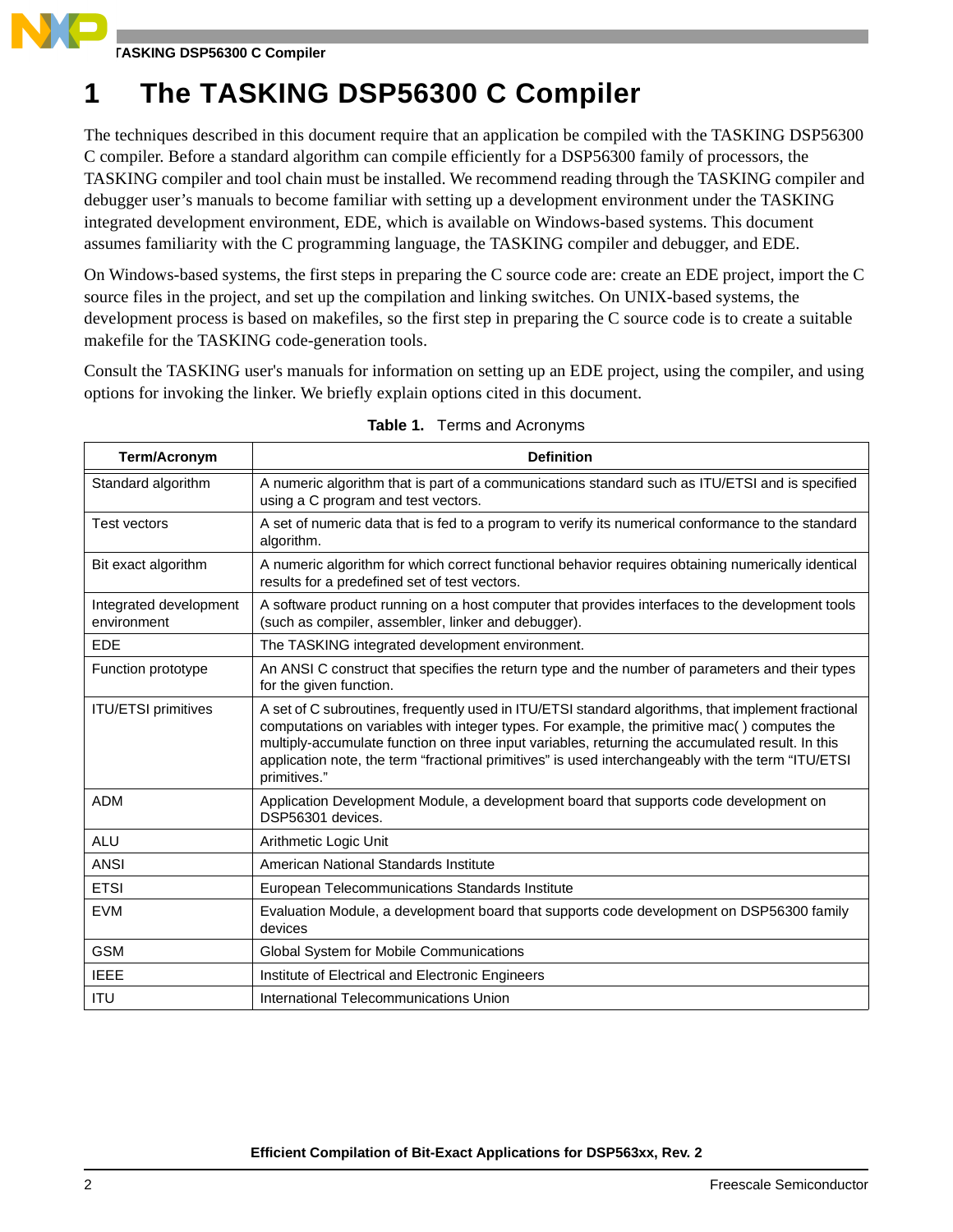## <span id="page-2-0"></span>**2 Development Flow**

Setting up the application to run efficiently on a DSP56300 family processor requires these steps, which are discussed in detail in this application note:

- **1.** Configuring the application code
- **2.** Performing preliminary code transformations
- **3.** Replacing integer variables with fractional variables
- **4.** Inlining the primitives
- **5.** Using optimized out-of-line primitives
- **6.** Performing further optimizations

Standard algorithms often come equipped with test vectors for verifying the correctness of the compiled application code. The sequence of steps proposed in this document enables you to run the verification procedure at various interim checkpoints. Performing verification at these checkpoints reduces the risk of introducing errors while preparing the application code. The technique outlined in the sections that follow, combined with the Freescale header files included in this document, results in code that is portable between the DSP563xx environment and non-DSP development environments (such as a PC). The following sections detail the steps in the process. Each step has a defined purpose, a specific goal, and a sequence of actions for attaining the goal.

### **Additional Reading**

Working through the code optimization process requires knowledge of several DSP56300-specific topics not explained in this application note. The following documents provide necessary information on these topics.

- *TASKING DSP56XXX C Cross-Compiler User's Guide*
- *TASKING DSP56XXX Cross Assembler User's Guide*
- *TASKING CrossView Debugger User's Guide*
- *Freescale DSP56300 Family Manual*
- Freescale DSP56300 device-specific user's manuals
- Harbison and Steele, *C: A Reference Manual*, Prentice Hall, 1995, Fourth Edition.

The topics to study in order to efficiently implement the code optimization process described in this application note are:

- Performing simulated Input and Output (simulated I/O) Simulated I/O is necessary for reading test vectors into the compiled application as it runs on a development board (EVM or ADM) as well as for writing the results computed by the application out to a file. These operations are referred to as "simulated" I/O because they rely on the debugger to simulate the existence of files on the DSP system using files on the host system. Performing simulated I/O requires calling standard C library functions from the application code and invoking debugger commands to connect files on the host system to the data streams created by these standard C library functions.
- Measuring performance of the application One way to measure the performance of the application, that is, the time the application requires to process a given amount of data, is to use the DSP563xx onchip timers. Measuring the performance of various portions of the application can help to determine which portions require further optimization. Measurement can also help to gauge the effectiveness of the optimizations you apply.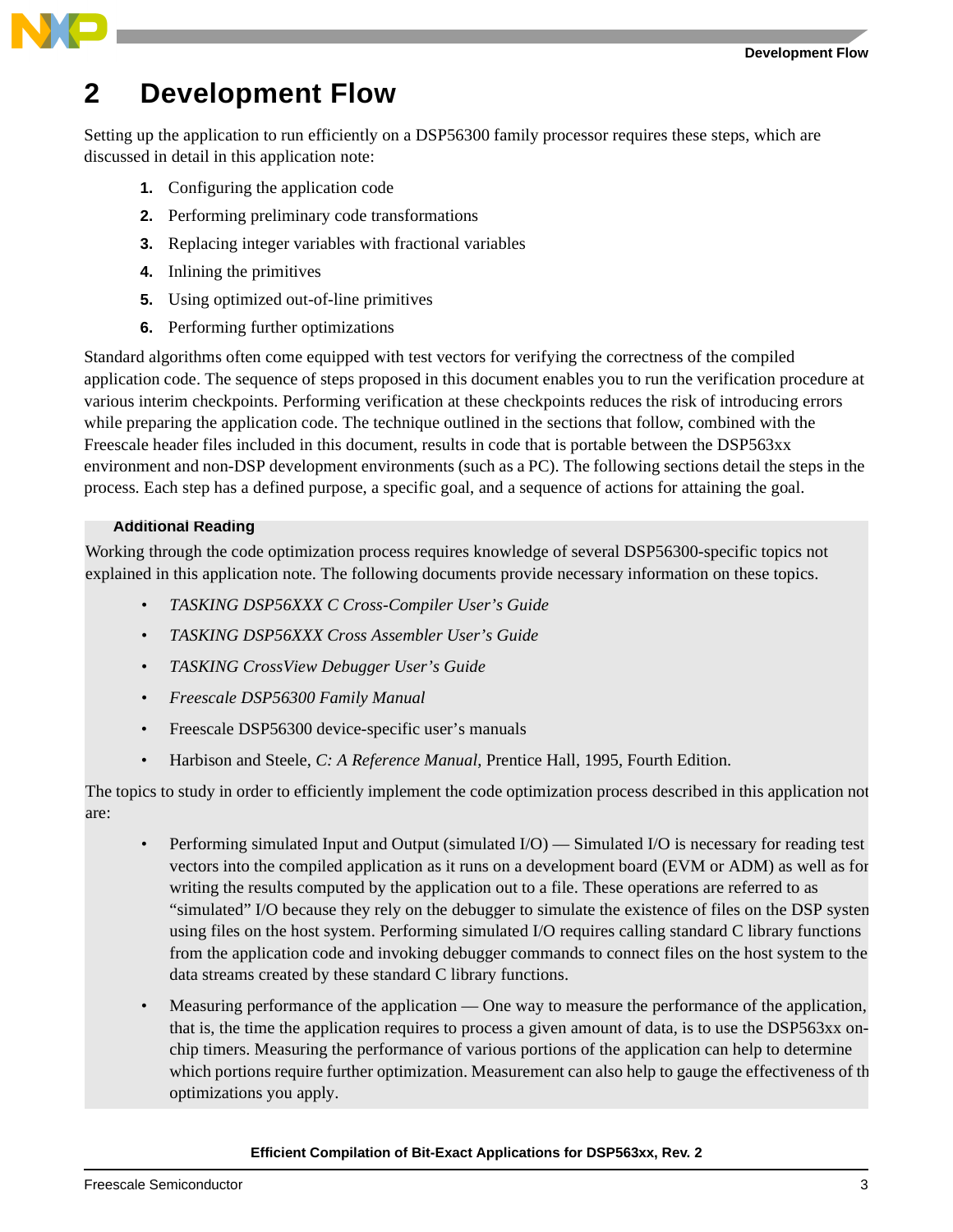## <span id="page-3-0"></span>**3 Configuring the Application Code**

Setting up a convenient software development environment for conducting subsequent steps involves setting up the portable coding styles between the TASKING and the host compilers so that the code compiles and executes on both environments with all test vectors processed correctly. The resulting code serves as a baseline. In subsequent steps, as the code is transformed, this baseline is instrumental in isolating any programming errors. Steps in this technique are as follows:

- **1.** Prepare a makefile or an EDE project.
- **2.** Configure the code for the target DSP board.
- **3.** Set up preliminary compilation switches.
- **4.** Verify correctness first time.
- **5.** Include Freescale-specific header files.
- **6.** Add Freescale-specific source files.
- **7.** Set up the DSP operating modes.

## <span id="page-3-1"></span>**3.1 Prepare a makefile or an EDE Project**

When developing DSP code on a UNIX system, use the make utility to build the executable code from the source code. To that end, you must prepare a makefile. When developing DSP code on a Windows-based system, you can either choose to use make or to set up the software as a project under the EDE TASKING integrated development environment. This description of the compilation setup assumes the use of a makefile. It is straightforward to convert this setup into an equivalent EDE project configuration. You can also instruct EDE to accept a usercustomized makefile. Typical makefile settings for the TASKING tools are:

```
# Select the Tasking C compiler steering program
CC = <b>cc563</b># Link the application by invoking the compiler. This is 
# simpler than invoking the locator and the linker
# directly with explicit parameters.
LINK=cc563
# Choose an optimization mode out of the following list:
# Optimization disabled: -O0
# Optimization of code size: -O1
# Optimization of code size, debugging enabled: -O2
# Optimization of code speed: -O3
# Optimization of code speed, debugging enabled: -O4
OPTIMIZE = -O1
# Enable debugging using Tasking's Crossview debugger.
DEBUG = -q# Combine the optimization and debug options to be passed to the
# compiler. –c specifies that each source file is compiled 
# and assembled separately, leaving the link phase to be 
# invoked separately.
# See explanation of the –M16 switch below.
CFLAGS = -c –M16 $ (OPTIMIZE) $ (DEBUG)
```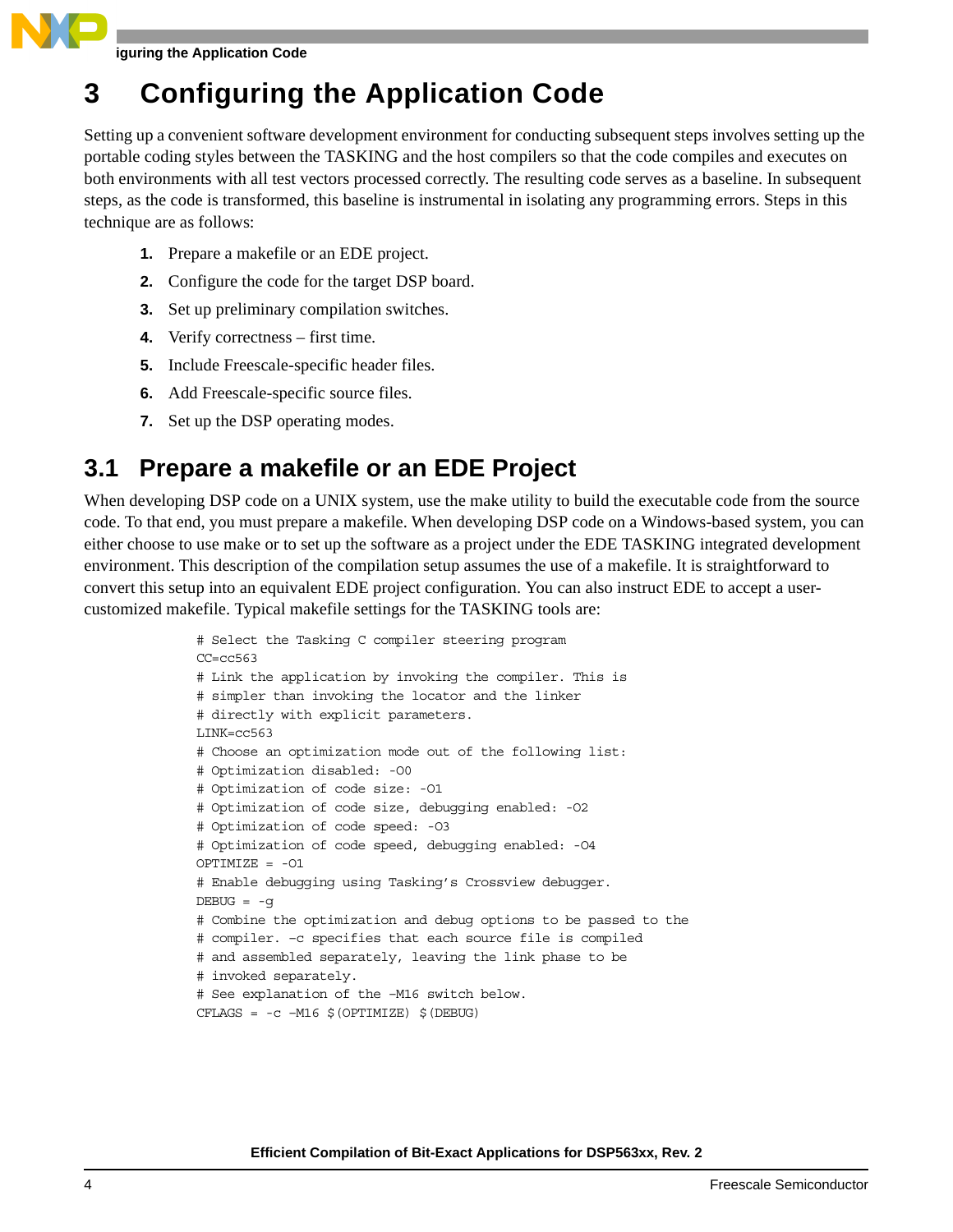

## <span id="page-4-0"></span>**3.2 Configure the Code for the Target DSP Board**

The TASKING compiler requires information on both the on-chip and off-chip memory available on the target DSP board; it uses this information during the linking and locating phases. The TASKING compiler comes equipped with definition files for the various Freescale EVM and ADM target boards. To select a target board out of the boards the TASKING compiler supports, use the compiler's option -Wlc -dtargetboard.dsc (where targetboard is the name of the board). For example, the option –Wlc –d56301adm.dsc directs the compiler to generate code suitable for executing on the DSP56301 ADM. When the software is built as an EDE project, the target board selection is set up in the Target Hardware tab in the "EDE|Linker options …" dialogue box.

## <span id="page-4-1"></span>**3.3 Set Up Preliminary Compilation Switches**

Processors of the DSP56300 family are 24-bit devices that support an optional 16-bit arithmetic mode. Portability of C code to these processors is greatly enhanced by running them in this mode. To set up the DSP to run in this mode and instruct the compiler to generate code for this mode, use the  $-M16$  switch of the TASKING compiler. This switch is set in the makefile or in the EDE project compiler options. Details on the DSP modes and on memory size limitations follow in [Section 3.7, "Set Up the DSP Operating Modes," on page 6](#page-5-1).

## <span id="page-4-2"></span>**3.4 Verify Correctness–First Time**

Once the preliminary compilation switches are set up, you can perform the first iteration of compiling and running the application on the DSP hardware. Even if no DSP-specific changes are made to the code, verifying that the application compiles and runs correctly is beneficial in uncovering any tools installation or makefile setup problems.

## <span id="page-4-3"></span>**3.5 Include Freescale-Specific Header Files**

Code modifications performed in subsequent steps use definitions and declarations in the Freescale-specific header files provided in the zip file provided with the application note. These definitions and declarations include, for example, data types and macro definitions. Often, all application source files include common application-specific header files. Typically, one of these header files defines C function prototypes for the ITU/ETSI primitives. The recommended method for including the Freescale-specific header files is to include them in this header file using the C preprocessor #include directive.

The original standard algorithm code usually contains one header file in which the function prototypes for the ITU/ETSI primitives are defined, or two header files (one for the data type definitions, one for the prototypes). The Freescale-specific header files provide a replacement for these header files. Once they are inserted into the algorithm source code, the original function prototypes must be excluded. A convenient way to do this is to wrap them with  $\#$ if 0 and  $\#$ endif C preprocessor directives.

Freescale provides the following two header files:

- mottype.h defines the data types in the algorithm (e.g. Word16).
- mathops.h defines function prototypes and various mappings of the ITU/ETSI primitives.

These files correspond to such files as basicop.h (in  $G723.1$ ) or typedef.h and basic op.h (in  $G729a$ ).

For example, to exclude the original function prototypes from the basic  $\phi$ . h file, the two lines denoted by  $DSP$  below are added to the original file.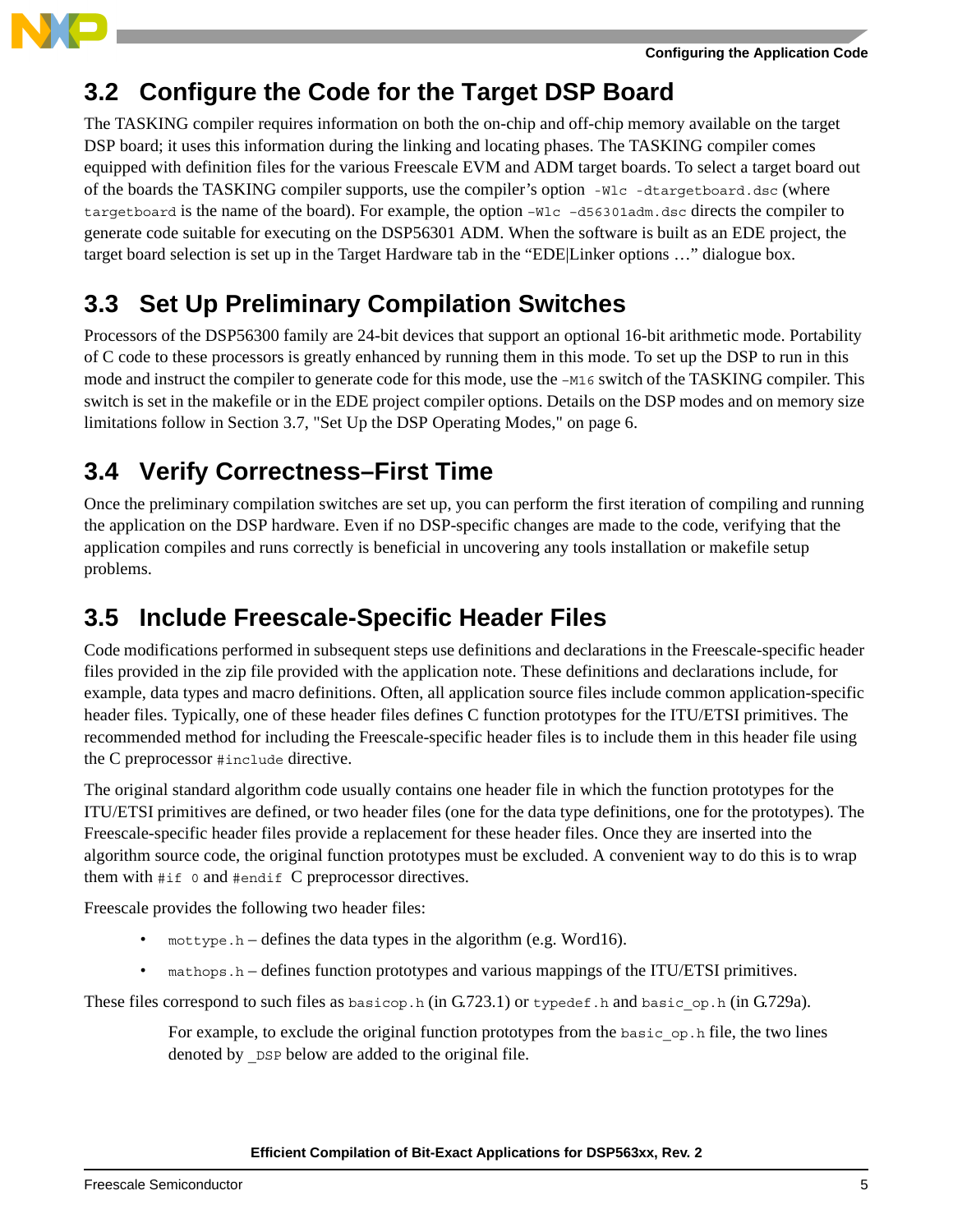

```
#if 0 \qquad \qquad /* DSP */
Word16 add (Word16 var1, Word16 var2); /* Short add,*/
Word16 sub (Word16 var1, Word16 var2); /* Short sub, */Word16 abs s (Word16 var1); \frac{1 \times 10^{14}}{100} /* Short abs, 1 */
Word16 shl (Word16 var1, Word16 var2); /* Short shift left, 1 */
Word16 shr (Word16 var1, Word16 var2); /* Short shift right,1 */
Word16 mult (Word16 var1, Word16 var2); \frac{\ast}{\ast} Short mult, 1 \ast/…
Word16 norm s (Word16 var1); /* Short norm, 15 */
Word16 div s (Word16 var1, Word16 var2); /* Short division, 18 */
Word16 norm 1 (Word32 L var1); \frac{1}{2} /* Long norm, 30 */
\# \text{endif}
```
## <span id="page-5-0"></span>**3.6 Add Freescale-Specific Source Files**

Code modifications performed in subsequent steps use subroutines provided in these source files contained in the accompanying zip file:

- $m$ athops.c provides optimized implementations of ITU/ETSI primitives that require several instructions to compute. This file should be added to the build process.
- motutil.c provides routines to profile the execution of a few specific ITU/ETSI primitives in the algorithm. This file is for use during development only, as described later. Do not add it into the build process yet.

## <span id="page-5-1"></span>**3.7 Set Up the DSP Operating Modes**

Efficiently executing the bit-exact standards on the DSP requires setting up the DSP to run in the following operating modes:

- Arithmetic saturation.
- Twos complement arithmetic.
- 16-bit arithmetic mode (already set up in a previous step).
- 16-bit compatibility is optional. It results in more efficient code, though if the application program or data size is large (requiring more than 32K words), the processor must run in 24-bit addressing mode.

Setting up the processor to run in these modes requires:

- Setting up the compilation switches (in the makefile or in EDE) to use 16-bit arithmetic mode and possibly also 24-bit addressing. When invoked with the appropriate switches, the compiler links in start-up code that sets up these modes. To set up 16-bit arithmetic mode with 16-bit compatibility mode, use the compiler switch –M16. To set up 16-bit arithmetic mode with 24-bit addressing, use the compiler switch –M1624.
- Inserting assembly instructions to set up arithmetic saturation and twos-complement arithmetic modes on start-up.

Example:

In the following code example, the statements marked by  $a \sin(\theta)$  are added to the application to set up arithmetic saturation and twos complement arithmetic modes. The code is compiled for 16-bit arithmetic mode, and 16-bit compatibility mode is turned on (-M16).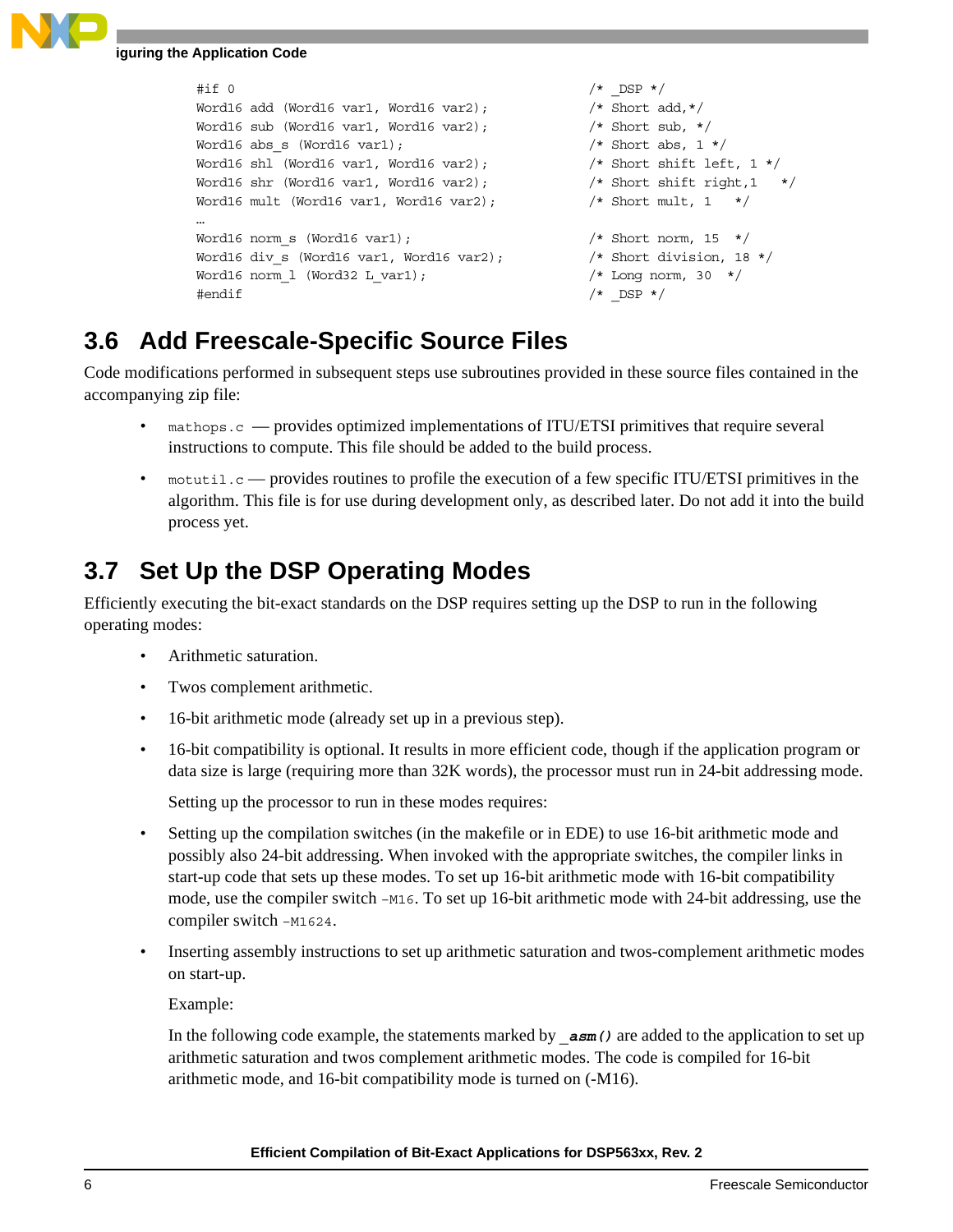

```
main(int argc, char *argv[])
{
       Word16 DataBuff[Frame] ;
      Word16 Line[26] ;
       …
       /* Lines below added to set up twos complement rounding and
      arithmetic saturation */
        _asm ("bclr #13,sr"); /* 16-compat mode off */
      asm ("opt noopnop"); /* Prevent the assembly
                                     optimizer from removing NOPs */
       asm ("nop"); \frac{1}{2} /* Pipeline delay for mode change */
       _asm ("nop");
      _asm ("nop");
      _asm ("bset #21,sr"); /* Set Twos complement rounding on */
       _asm ("bset #20,sr"); /* Set Saturation Arithmetic mode on */
       _asm ("bset #13,sr"); /* 16-compat mode on */
      asm ("nop"); \left(\frac{1}{2}\right)^* /* Pipeline delay for mode change */
       _asm ("nop");
       _asm ("nop");
       asm ("opt opnop"); /* Return assembly optimizer to normal
                                  operation */
                                  /* End of mode setup code */
```
## <span id="page-6-0"></span>**4 Performing Preliminary Code Transformations**

Architecture-independent code transformations set the baseline for optimization transformations in subsequent steps. Preliminary code transformations replace expensive arithmetic operations with less expensive ones that are computationally equivalent. The standard algorithms from ITU/ETSI frequently invoke primitives that are expensive to implement on Freescale DSPs, although less expensive primitives would suffice. For example, implementing an expensive primitive, such as a shift with a possibly negative shift amount on DSP56300 processors, is much more expensive than implementing a shift with an amount known to be positive (or known to be negative). We recommend altering code at instances where such an expensive primitive is required and mapping the rest of the primitive instances to the inexpensive alternative.

In some instances, static analysis of the source code reveals that a less expensive primitive would suffice. In other instances, such a determination can be made only by profiling the algorithm while running it through the full test vector suite. The technique described here addresses both cases.

The following process generates a list of all instances of fractional primitives in the standard algorithm that require the more expensive primitives. The list is created by running the test vectors through the algorithm. The list is dependent on the test vectors.

**1.** In mathops.h, enable the definition of the preprocessor macro MATH\_CHECK by changing the line #undef MATH\_CHECK

to

#define MATH\_CHECK

**2.** One of the original C files in the standard algorithm contains the emulation routines for the primitives. In a previous step, the mathops. h file was included in this file (using  $\#$ include "mathops.h"). Insert the following define statement before the line on which mathops. h is included:

```
#define SKIP_MATH_CHECK
#include "mathops.h"
```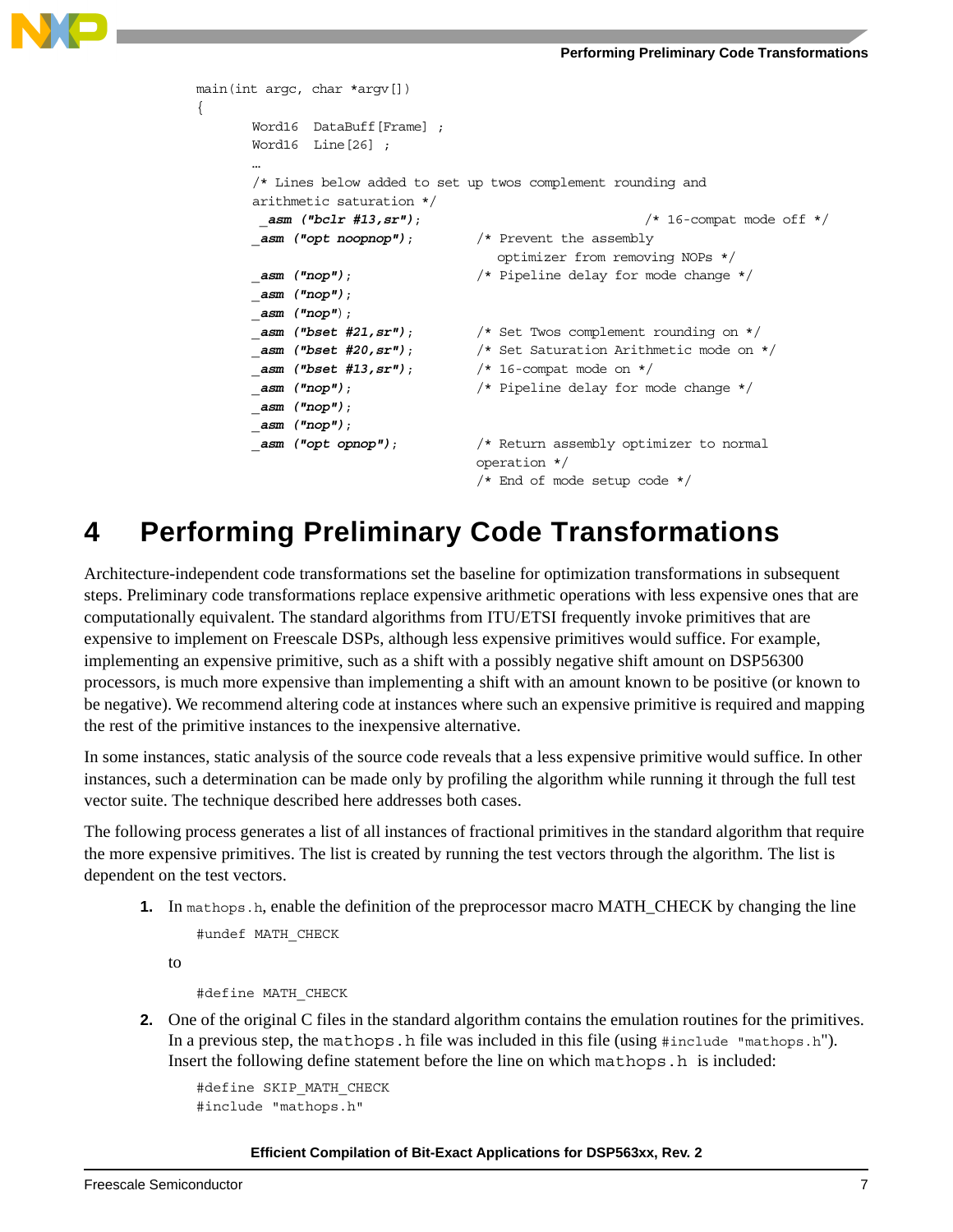### **Replacing Integer With Fractional Variables**

**3.** Add the source file motutil.c to the build.

This file supplies profiling routines for use in this phase only and is removed from the build before this phase is complete.

**4.** Recompile the standard algorithm and run the executable through the entire set of test vectors.

As the application runs, it prints out messages to the standard output. These messages identify the source lines where primitives are invoked that must use their expensive implementation. For example, the following line indicates that the primitive  $L\_shl($ ), which is called from the source file  $l$  sp.c at line 23, must be implemented with saturation checking.

lsp.c, line 23: saturation occurred in L\_shl.

**5.** Replace these instances with a call to the corresponding primitives that provide the full arithmetic functionality, using the conversion table shown here:

| Change primitive | to this primitive, only if it appears in the profile list |
|------------------|-----------------------------------------------------------|
| shl              | $e$ shl                                                   |
| shr              | !_ e_shr_                                                 |
| L shl            | '_e_L_shl                                                 |
| L_shr            | _e_L_shr                                                  |

Note that some warnings in the profile list may refer to add() and sub() primitives. In this step the add() and sub() primitives are not to be modified. Keep the profile list for use in a subsequent step.

**6.** Remove the motutil.c source file from the build.

## <span id="page-7-0"></span>**5 Replacing Integer With Fractional Variables**

Replacing integer variables with fractional variables proceeds in two phases:

- Identify the variables in the program, which are used for computations that are inherently fractional.
- Redefine these variables to use the TASKING C fractional data types.

Such replacement is crucial for extracting the maximal efficiency possible for compiled code on the DSP. When replacement is complete (and the application passes the test vectors), the variables used for inherently fractional computations are correctly redefined as fractional, and they are used in a manner consistent with their types. Variables for computations that are inherently integer retain their definitions, and integer operators are consistently applied to them.

Efficient code generation for the DSP requires that the fractional data types be used for the variables and expressions that compute fractional values. The ITU/ETSI coding style usually includes user-defined types for the variables that serve for fractional computations. Typically, these user-defined types are called Word16 and Word32, or Word and Longword, and are mapped to short (16-bit) and long (32-bit) fractional values. This coding style is not consistently followed. Often the standard algorithms employ these user-defined fractional types for variables and constants that are actually integers.

The remainder of this section presents a technique for replacing integer and fractional types with user-defined types. The steps in this technique are as follows:

**1.** Define user-defined types for integer and fractional types.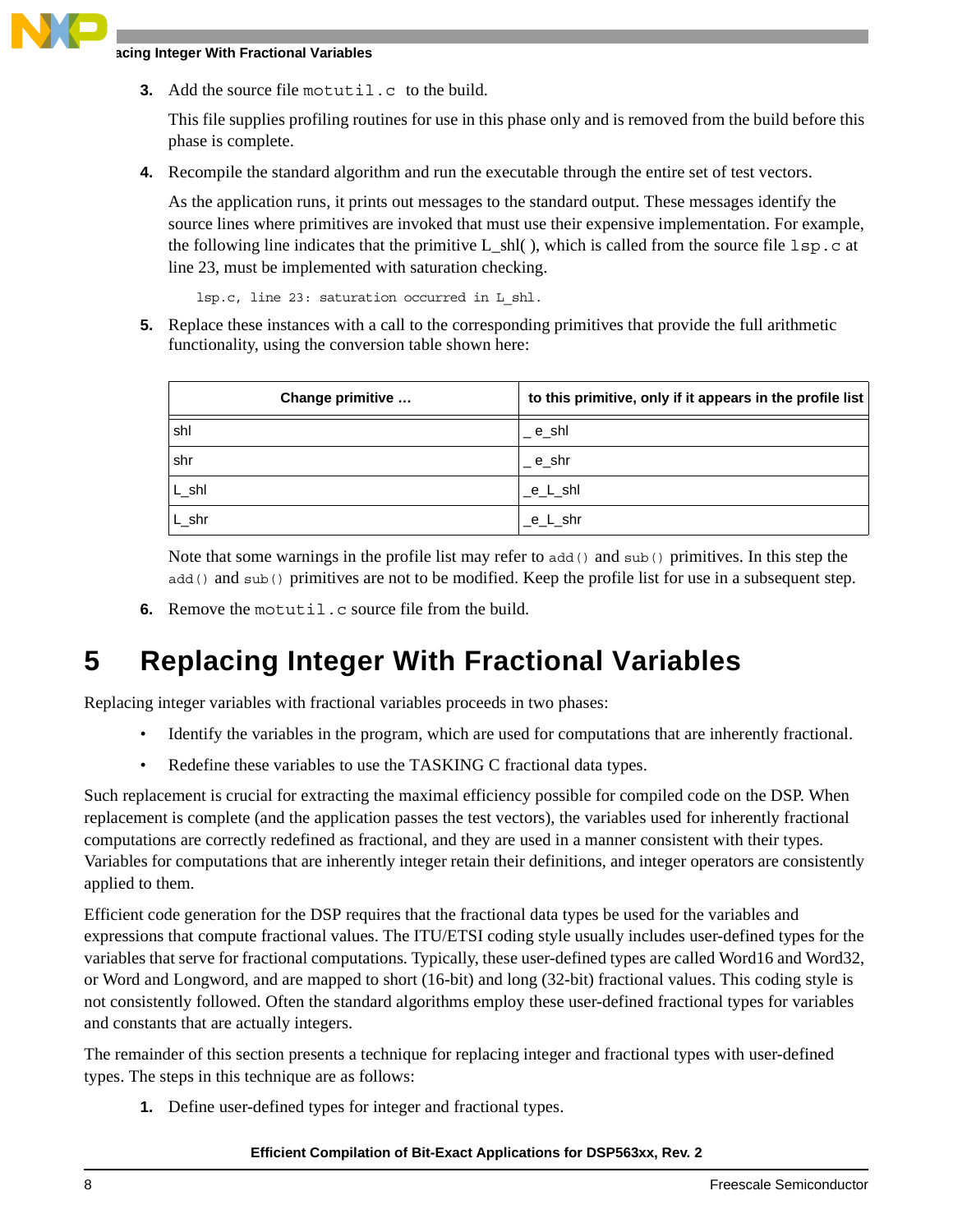

- **2.** Identify and redefine inherently fractional variables.
- **3.** Verify and correct type definitions.

Some type names are frequently used in the DSP applications for either integer or fractional variables. We recommend using the following naming conventions, as appropriate for the given initial code:

| <b>Name</b> | Type on DSP          | <b>Type on Non-DSP Architecture</b> |
|-------------|----------------------|-------------------------------------|
| Word16      | Fractional (16 bits) | Integer (16 bits)                   |
| Word32      | Fractional (32 bits) | Integer (32 bits)                   |
| Word        | Fractional (16 bits) | Integer (16 bits)                   |
| Longword    | Fractional (32 bits) | Integer (32 bits)                   |
| Int16       | Integer (16 bits)    | Integer (16 bits)                   |
| Int32       | Integer (32 bits)    | Integer (32 bits)                   |

The integer types are defined in the file mottype.h. You should disable (comment out) the definitions in the algorithm's original source code and use the definitions in mottype. h instead. Perform the following steps:

## <span id="page-8-0"></span>**5.1 Define User-Defined Types for Integer and Fractional Types**

If the application is coded using user-defined types for the inherently fractional variables, then the variables are basically identified. Redefining the variables to use the TASKING C fractional types (that is, fract and long \_fract) only requires remapping the user-defined types to the built-in types. For example, the following lines from mottype.h remap the user-defined types to the built-in fractional types.

```
…
#define FDATA _fract /* Create an auxiliary type name FDATA …*/
#define LFDATA long fract /* ... and a type named LFDATA */…
#define Word16 FDATA /* Use the auxiliary type names to map
                                    Word16 and Word32 */
#define Word32 LFDATA
```
The G.723.1 makefile maps the Word16 and Word32 user-defined types using the following C preprocessor switches:

CFLAGS = … -DWord16=short –Dword32=long …

When these switches are removed from the makefile, the definitions from mottype. h take effect. Next, the type definitions of variables are corrected to conform to the manner in which they are actually used. This redefining process is based on the type inconsistency warnings that the TASKING compiler issues when variables are defined and used inconsistently.

## <span id="page-8-1"></span>**5.2 Identify and Redefine Inherently Fractional Variables**

The first step in verifying and correcting variable type definitions is to add the compilation switch –DMATH\_FRACT to the build (makefile or EDE project setting). Next, we recompile the application. The compiler flags all uses of variables that are inconsistent with the variables' defined types. Based on the compiler error and warning messages, we change the offending variable definitions. All warnings related to integer and fractional type inconsistencies point to real errors and thus should be treated as error messages. Following are warning and error messages that can result from integer and fractional type inconsistencies.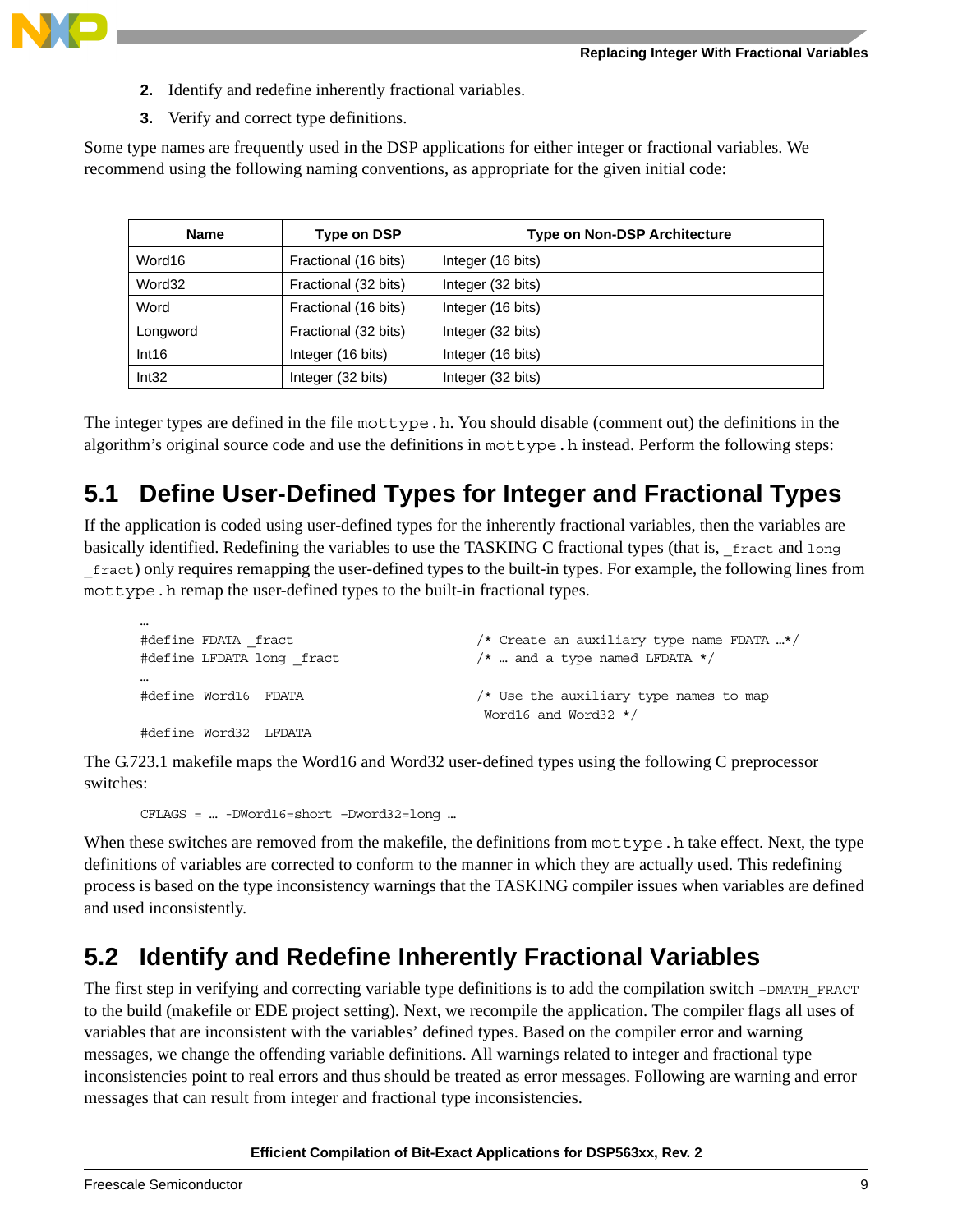

#### **Replacing Integer With Fractional Variables**

c563 W519: <file> line <number>: conversion of integer to fractional type occurred c563 W502: <file> line <number>: fract constant saturation occurred c563 E131: <file> line <number>: bad operand type(s) of '+'

- **Note:** M any compiler error messages and warnings may appear when the code first compiles. We recommend that you first deal with the problems flagged by error messages and later deal with those flagged by warnings. For convenience, you can use the -w switch to direct the compiler to suppress warnings. You can identify a sample of the most common cases of variables used for inherently integer roles. The definitions for these variables can be modified to  $Int16$  or  $Int32$ before the code is compiled, considerably reducing the number of compiler error messages and warnings. The most common cases are variables used as loop indexes or as array indexes.
- Note: The code is not clean until all error messages and warnings are eliminated. The warnings indicate problems that result in the generation of incorrect code.
- Note: The transformations previously described need not be applied to the source file in which the emulation routines for the ITU/ETSI primitives are defined (typically this file is called basicop.corbasic op.c).

## <span id="page-9-0"></span>**5.3 Verify and Correct Type Definitions**

The following situations occur frequently in the standard algorithms. For each situation a remedy is presented:

- Using integer constants in fractional expressions
- Unnecessary type casts
- Inconsistent use of the user-defined types
- Logical operations on fractional values
- Shift operations on fractional values
- Using primitives for integer arithmetic
- Using a variable as both Fractional and Integer

### **5.3.1 Using Integer Constants in Fractional Expressions**

Some of the following cases use type casting macros defined in mathops.h:

| #define | CI (X)  | $*(INT) & (X)$                                        |  | /* Convert to int */                 |
|---------|---------|-------------------------------------------------------|--|--------------------------------------|
| #define | CPI (X) | $(INT *)(X)$                                          |  | /* Convert to pointer to int $*/$    |
| #define | CLI (X) | $*(long int *)\&(X)$                                  |  | /* Convert to long $*/$              |
| #define | CF(X)   | $*($ fract $*) \& (X)$                                |  | /* Convert to fractional */          |
| #define | CPF(X)  | $($ fract $\star$ $(X)$                               |  | /* Convert to pointer to fract. $*/$ |
| #define | CLF(X)  | *(long fract *) $\&$ (X) /* Convert to long fract. */ |  |                                      |

Note: The compiler cannot detect use of the CI() operator on a 32-bit value or use of CLI() on a 16-bit value, so great care must be taken when applying the correct conversion operator.

First, we replace casts of constants with casts to the integer user-defined types (Int16 or Int32). If the constant is used in an assignment to a fractional variable, we wrap the variable instance using the  $_CIC$ () or  $_CCLI$ () macros. These macros cast the reference to be a reference of integer type, as shown in the following example.

> Word32 Acc0; …  $Acc0 = (Word32) 0x04000000;$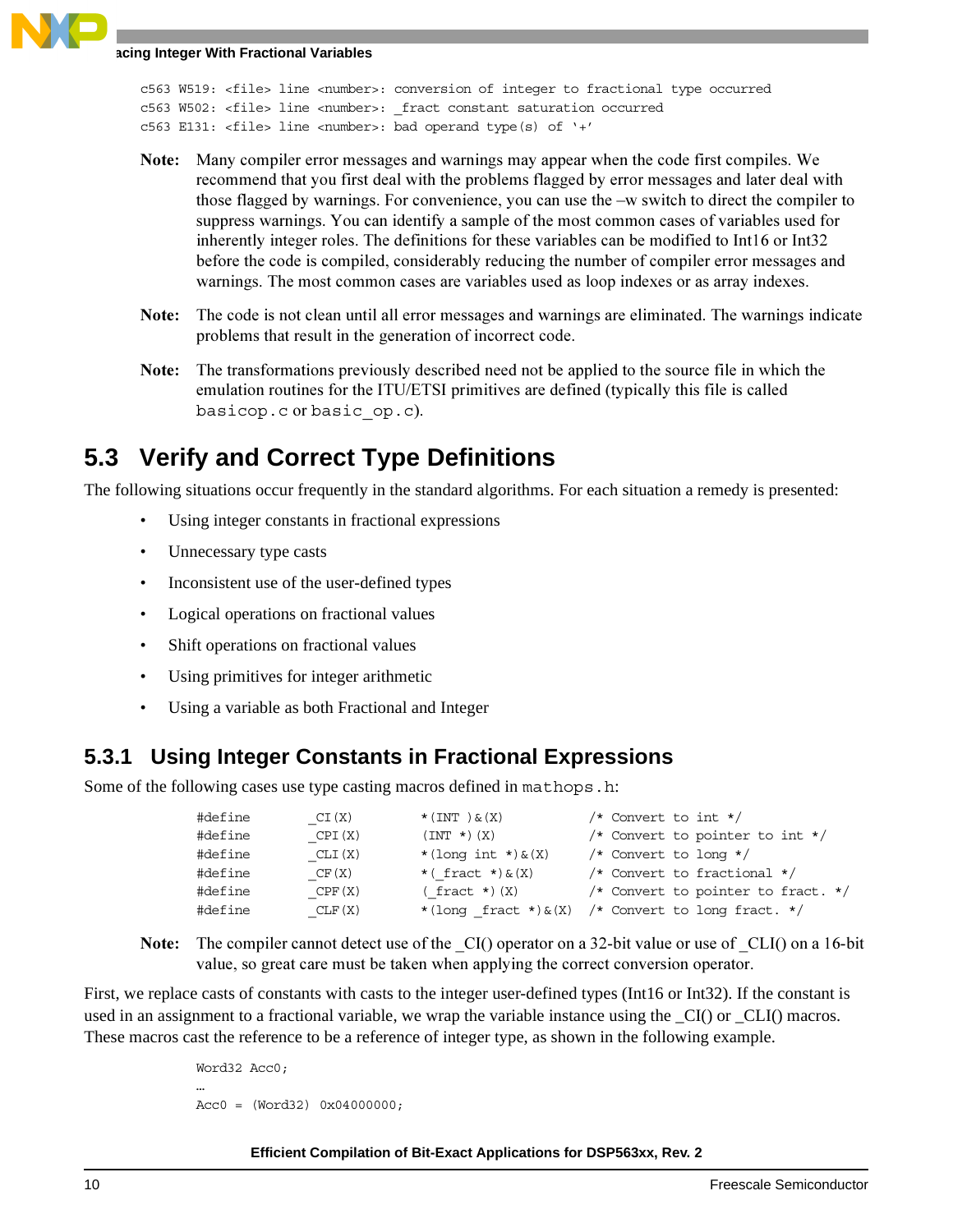

changes to:

```
Word32 Acc0;
…
CLI(Accc) = (Int32) 0x04000000;
```
If the assignment occurs in the variable definition, then the definition and initialization must be separated out of the definition, as follows.

```
Word32 Acc0 = (Word32) 0x04000000;
```
changes to:

```
Word32 Acc0;
CLI(Accc) = (Int32) 0x04000000;
```
If the constant is used in an expression or as an actual parameter to a function, then a temporary variable must be introduced as follows.

```
Word16 wf [10], temp;
wf[i] = sub(1843, mult(temp, 6242));
```
changes to:

```
Int16 tmp 1843 = 1843, tmp 6242 = 6242;
…
wf[i] = sub(CF(tmp 1843), mult(temp, CF(tmp 6242)));
```
This example uses the \_CF() macro, which converts a reference into a reference to a fractional type. If the temporary variable definitions are placed in an inner block close to their use, the TASKING compiler can usually generate code that does not assign them memory or stack space.

### **5.3.2 Unnecessary Type Casts**

Often the code contains casts to the user-defined types in situations that do not require an explicit cast. Replace the unnecessary type cast with one that casts the value to the corresponding integer user-defined type, as follows.

 $a = \text{shr}(a, (\text{Word16}) 1);$ 

changes to:

 $a = \text{shr}(a, (\text{Int16}) 1);$ 

### **5.3.3 Inconsistent Uses of the User-Defined Types**

Sometimes variables defined using the user-defined type are used in roles that are inherently integer. For example, the Exp variable in the following example is inherently integer (it computes a bit offset inside a data word).

### **Example:**

Word16 Exp, Acc0; Exp = norm  $s($  Acc0  $);$  $Acc0 =$ shr $(Acc0, Exp)$ ;

This code is changed to:

Int16 Exp; Word16 Acc0; Exp = norm  $s($  Acc0  $);$  $Acc0 =$  shr $(Acc0, Exp)$ ;

Other examples are loop indexes and array offsets that use variables defined with user-defined types. To correct this situation, redefine the variable as Int16 or Int32 as appropriate.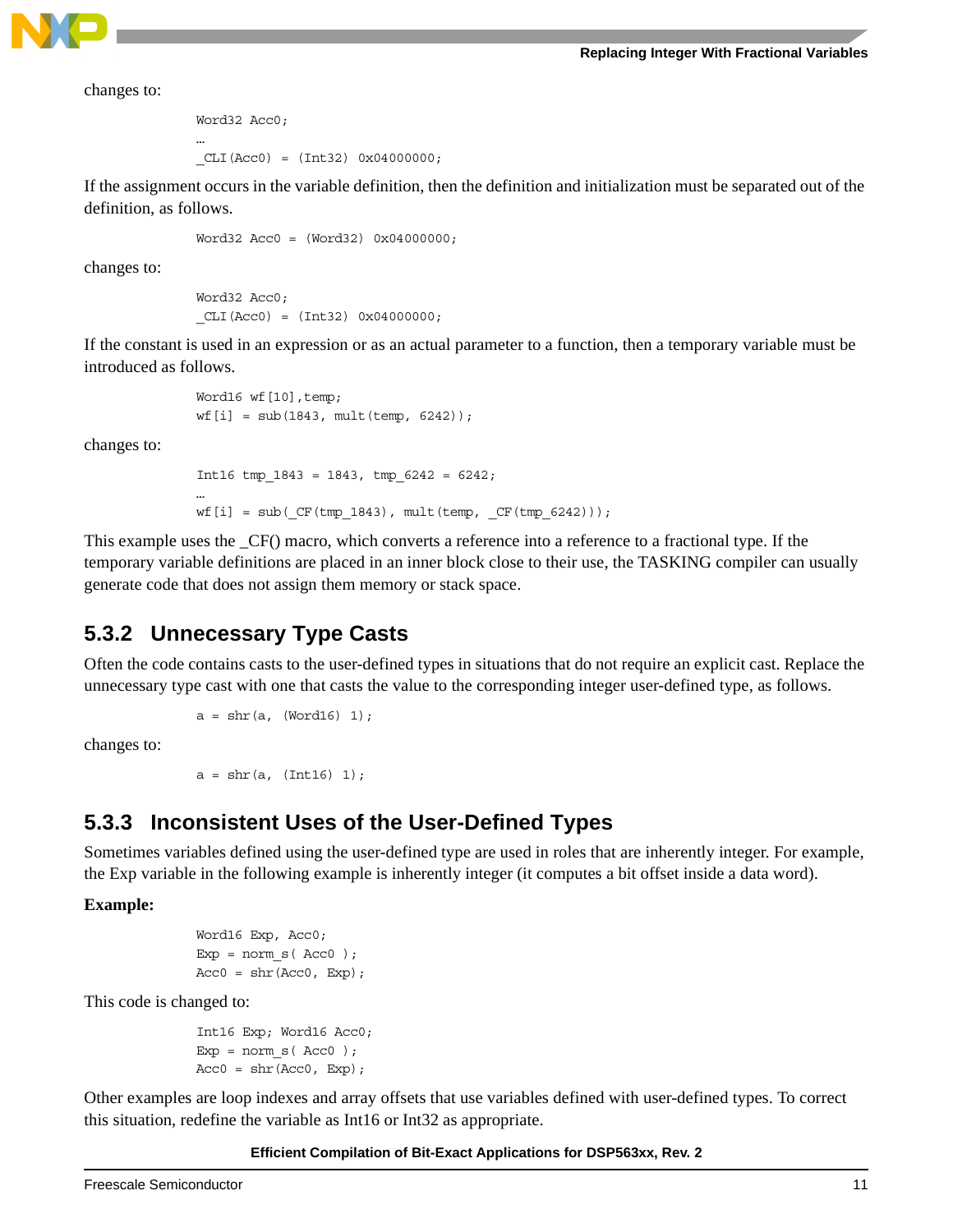

**Replacing Integer With Fractional Variables**

## **5.3.4 Logical Operations on Fractional Values**

The logical operators in C  $(\&, \, |, \wedge)$  cannot be applied to variables with the TASKING C types \_fract or long \_fract. Occasionally, the standard algorithm requires that such operators be applied to variables that are fractional, as shown in the following example. We change the access to the fractional variable to use the appropriate conversion operator (\_CI() for 16-bit fractional variables, \_CLI() for 32-bit fractional variables).

### **Example:**

```
Word16 Acc0; Word32 Lvar;
Acc0 = extract h(Lvar);if (Acc0 & 1) ...
if (Lvar ^ 0xc0000000) ...
```
changes to:

Word16 Acc0; Word32 Lvar;  $Acc0 = extract h(Lvar);$ if ( $CI(Accc)$  & 1) ... if ( $CLI(Lvar)$   $^{\wedge}$  0xc0000000) ...

The conversion operators are defined in mathops.h. The conversion operators cannot be applied to results of arithmetic computations (e.g. values returned by functions). In such cases, the arithmetic expression must be computed into a temporary variable and the operator applied to the variable, as shown here.

### **Example:**

```
if (extract h(Lvar) & 1) ...
```
converts to:

Word16 ftmp; ftmp = extract\_h(Lvar); if  $(CI(ftmp) \& 1) \ldots$ 

## **5.3.5 Shift Operations on Fractional Values**

The shift operators in C ( $\langle \langle \rangle$ ,  $\rangle$ ) cannot be applied to variables defined with the TASKING C types \_fract and long \_fract. Occasionally, the standard algorithm requires that such operators be applied to variables that are fractional. Typically, these operations are applied from the standard C program by calling the primitives (shr() and shl()). If the original code applies the built-in C operators ( $\langle \langle \cdot \rangle$  or  $\rangle$ ) to fractional variables, then the most convenient technique for correcting the code is to cast the fractional variable accesses using the  $\text{CI}$ () and  $\text{CLI}$ () operators (similarly to **Section 5.3.4**). The rest of this description addresses cases where the shift operations are specified using the shift primitives  $(\text{shl}(x))$  or  $\text{shr}(x)$ .

If the shift is by an amount that is computed at run time (that is, the second parameter to the  $\text{sh}(t)$  or  $\text{sh}(t)$ ) functions is not a literal), then we use the technique described previously for logical operations. If the shift is by an amount that is known at run time (and that amount is larger than 0), we replace the call to the shift function (shr() or  $\text{sh}(t)$  by calls to the macros  $f_{\text{sh}(t)}$  and  $f_{\text{sh}(t)}$ . These macros are transformed by the compiler to DSP56300 shift instructions. For example:

 $a = \text{shr}(a, (\text{Word16}) 1);$ 

changes to:

 $a = f \sin(a, (Int16) 1);$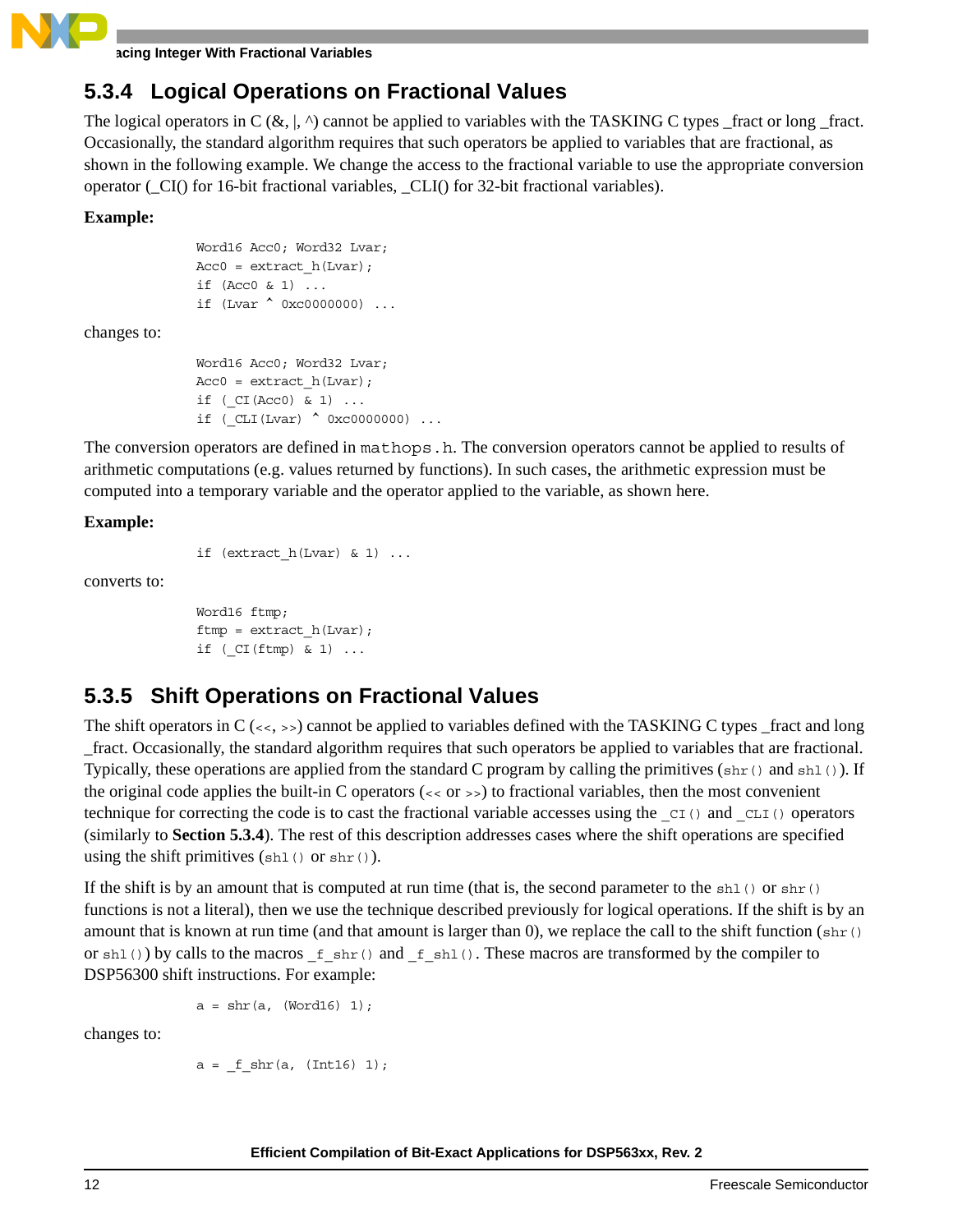

## **5.3.6 Using Primitives for Integer Arithmetic**

Occasionally fractional primitives, such as  $ad(d \mid)$  and  $sh( \mid)$ , are used for computing integer expressions. Such instances are characterized by the appearance of inherently integer variables, such as loop indexes and array indexes, as parameters to the primitives or as the destination for their results. Although this is only a warning, the compiler may generate incorrect code for the expression. We recommend that you modify the code to prevent such warnings. The profiling in an earlier step identified instances that must use the fractional arithmetic, if such instances exist. We replace invocation of the primitives by invocations of corresponding primitive. These primitives are defined in mathops.h:

| Change primitive | to this primitive, unless it appears in the profile list |
|------------------|----------------------------------------------------------|
| add              | i add                                                    |
| sub              | i sub                                                    |
| shl              | i shl                                                    |
| shr              | shr                                                      |

In theory, these instances may require the exact functionality of the fractional operation (that is, saturation on the addition overflow). If the instance of the primitive appears in the profile list, the operation must retain its full fractional arithmetic characteristics. The parameters and the return value for the invocation must be treated according to the previous description for inconsistent use of variables. For example:

```
Word16 Pr;
...
Pr = sub(Pr, (Word16) 1);...
Acc0 = But[Pr];
```
The computation of Pr changes to

```
Int16 Pr;
Pr = i \text{ sub}(Pr, (Int16) 1);. . . 
Acc0 = But[Pr];
```
## **5.3.7 Using a Variable as Both Fractional and Integer**

Occasionally, the application uses a variable both as fractional and as integer, although in mutually exclusive lifetimes. For example, a variable is assigned an integer value and used as an integer value, and then later it is assigned to a fractional value and used as such. Since the variable is defined as either a fractional or an integer, the compiler flags all uses that are inconsistent with the definition.

```
Ccr = norm l(Acc0); /* Ccr is used as an integer (offset) */
Acc0 = L shl(Acc0, Ccr);
...
Cor = round(Acc0); /* the same Cor is used as a fractional */Acc0 = L mult(Ccr, Ccr);
```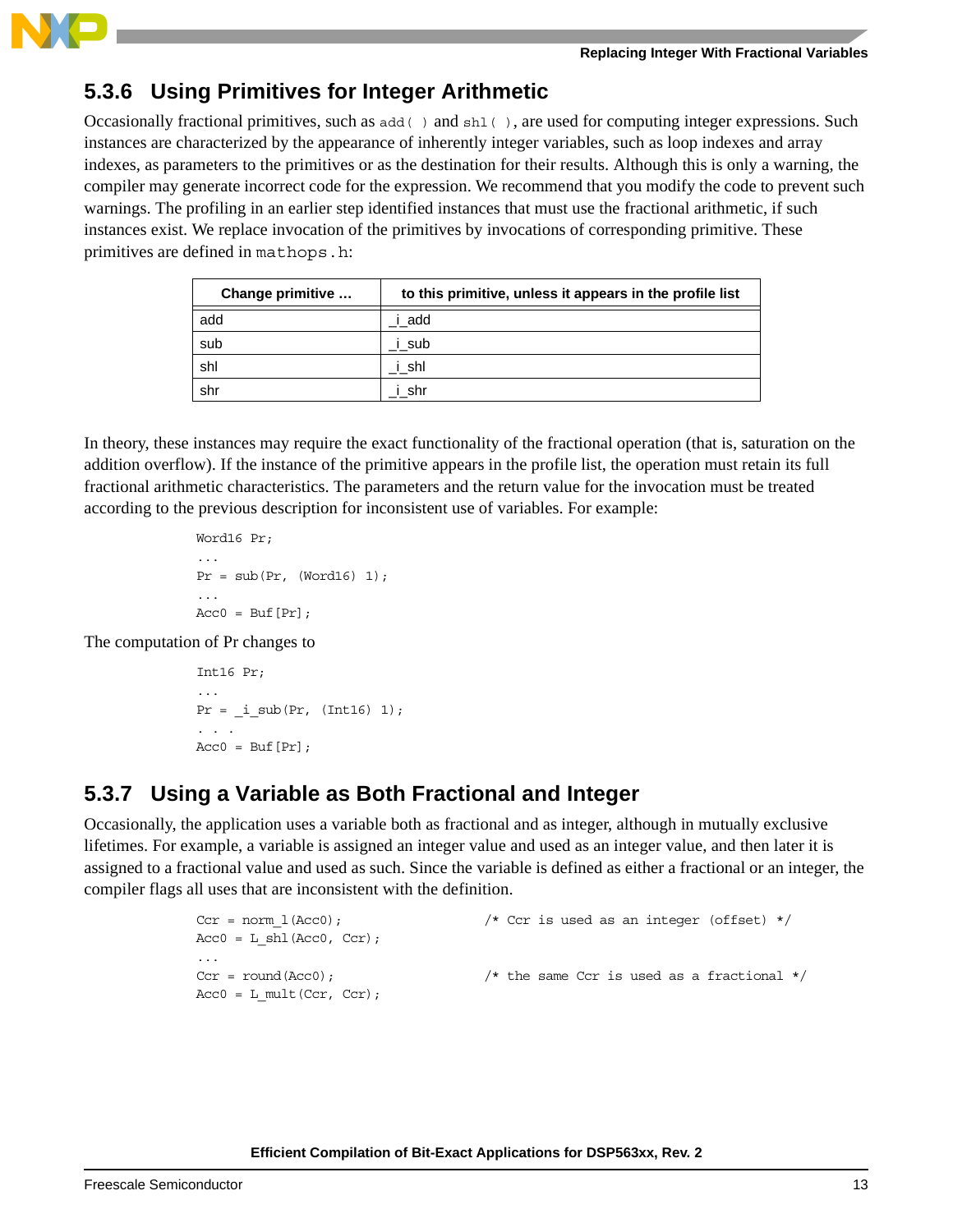### **Ing the Primitives**

We could convert all uses of the conflicting type using the conversion operators, but this conversion would be tedious. A simpler solution is to define an auxiliary variable and use it for all occurrences of the original variable requiring the conflicting data type. The advantage of this method is that it prevents having to insert many conversion operators. The disadvantage of this method is that we must first ensure that the uses of the original variable with conflicting types are mutually exclusive.

For the preceding example, the two possible solutions are as follows:

```
/* -- Solution 1, using conversions -- */Int16 Ccr;
...
Ccr = norm l(Acc0);Acc0 = L \, shl(Accc, Ccr);...
CF(Ccr) = round(Acc0);Acc0 = L mult(CF(Ccr), CF(Ccr));
/* --- Solution 2, using an auxiliary variable --- */Int16 Ccr; Word16 fCcr;
...
Ccr = norm l(Acc0);Acc0 = L shl(Acc0, Ccr);
...
fCcr = round(Acc0):
Acc0 = L mult(fCcr, fCcr);
```
Note: For maximum code performance, try both techniques and compare the results.

This step completes only when the application code compiles without any error messages or warning messages. When this step completes, the application uses fractional data types consistently. The fractional primitives are still computed by subroutines. In the next step, the calls to most of these primitives are replaced by inlined primitives, which yield much higher performance.

## <span id="page-13-0"></span>**6 Inlining the Primitives**

Inlining most of the fractional primitives significantly improves the performance and the code size of the compiled standard algorithm. When this step is completed (and the application passes the test vectors), the primitives are correctly inlined, and the compiler generates assembly instructions for performing most of the computationally intensive operations. First, we set up the compilation to include the compiler switches -DMATH\_FRACT and -DMATH INLINE and then we recompile the standard algorithm.

Inlining the primitives is treated as a separate phase to facilitate easier debugging. Since many code transformations are performed when integer variables are replaced with fractional ones, verify correctness of the transformations before inlining the primitives.

## <span id="page-13-1"></span>**7 Using Optimized Out-of-Line Primitives**

The purpose of using optimized out-of-line primitives is to map additional fractional operations not previously inlined to efficient hand-coded assembly implementations. When this step is completed (and the application passes the test vectors), the fractional primitives not inlined in prior steps are now implemented using efficient handcoded assembly subroutines.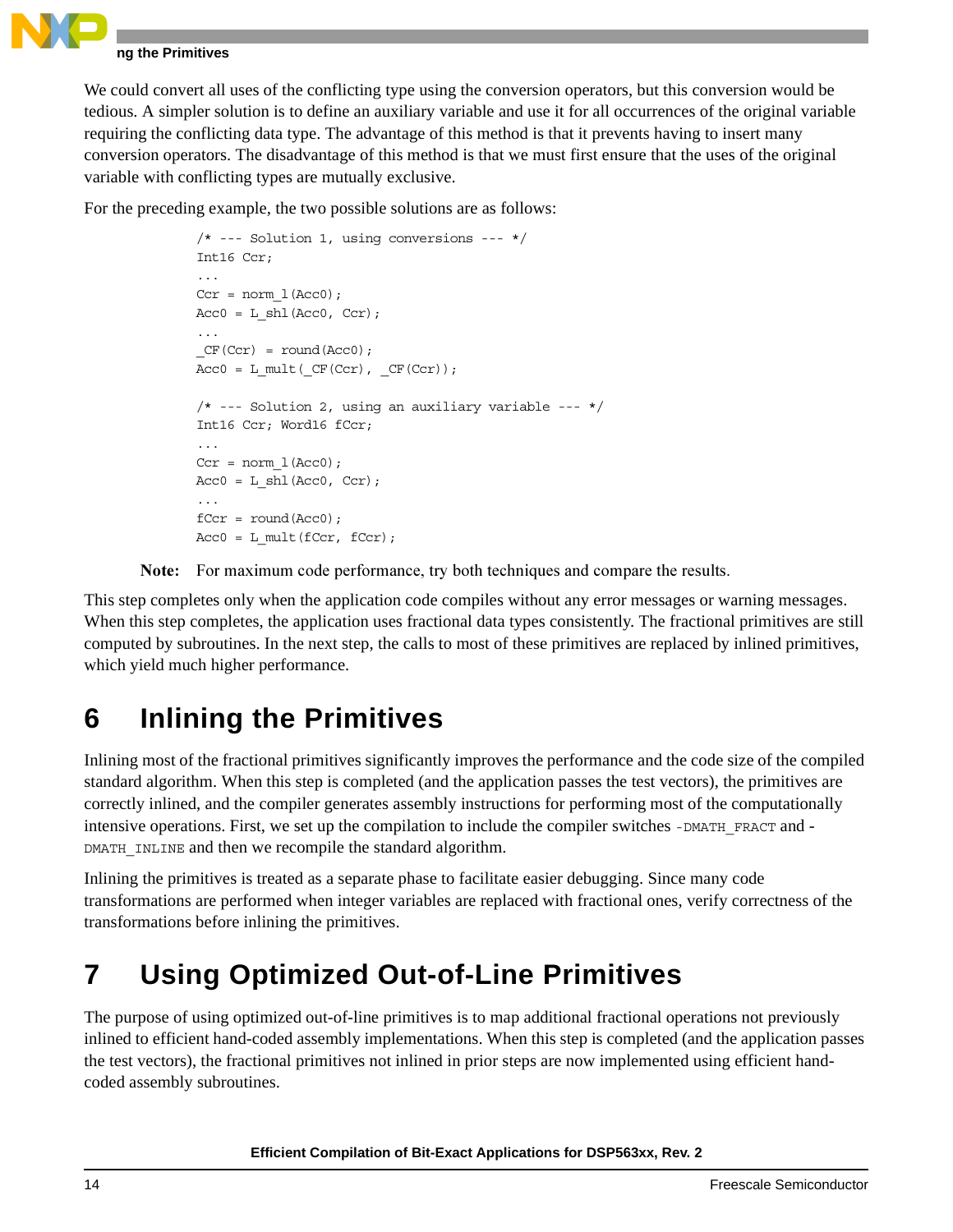



First, we set up the compilation to include the compiler switches -DMATH\_FRACT\_OPT, and then we recompile the standard algorithm. When this compilation switch is set, some optimized primitives available in mathops.c become part of the build. These primitives have the same names as primitives already defined (and emulated) in the original standard algorithm code. It is now necessary to disable (comment out) the conflicting definitions in the original standard algorithm source code. To do this, we simply identify which multiple definitions of subroutines (primitives) the TASKING linker reports, find the source code for these subroutines in the original source code (not in mathops.c!) and comment them out using  $\#$ ifndef DSP and  $\#$ endif directives. When the code is compiled again, the duplicate definitions are removed and the link phase thus can complete successfully.

## <span id="page-14-0"></span>**8 Further Optimizations**

At this point the application is fully converted to use the TASKING fractional data types with inlined arithmetic operations. We can optimize the code even further using the optimization hints that are discussed in the TASKING compiler user manual. Examples of optimizations that can be extremely beneficial when the standard algorithm is implemented using the TASKING C compiler are:

- *Separating variables into X and Y data memory spaces*. The compiler assigns all variables into one data memory space unless the user specifically assigns variables to the non-default data memory space. Tagging variable declarations with TASKING C data memory space specifiers  $(\begin{bmatrix} x \text{ or } y \end{bmatrix})$ performs this assignment. Achieving maximal levels of performance on DSP56300 requires that the user judiciously assign variables to the non-default data memory space. If the application data size requirements are high, applying this optimization technique may be helpful in reducing the data size requirements to the level that allows the code to run on the target development board.
- *Using pointer references instead of array references in loops*. Occasionally, the compiler may miss optimization opportunities when memory references are written using array references, and may optimize the code better if the memory references are rewritten using equivalent pointer references.
- *Moving invariant code out of loops*. Occasionally the compiler may miss opportunities to move computations that are invariant to the loop iteration from inside the loop to its surroundings. It may be possible to perform this optimization at the C program level and thus reduce the computational requirements of the loop.
- *Software pipelining*. Occasionally the compiler may miss opportunities to "pipeline" a loop body, meaning to transform the structure of the loop statements into one that allows for increased parallelism. In such cases, we can "software pipeline" the loop at the C program level, exposing the increased parallelism for the compiler.
- *Separating uses of the same variable (having separate lifetimes) into uses of variables having different names*. This sometimes helps the compiler allocate registers to these variables more efficiently.
- *Loop unrolling*. Occasionally, performance is improved when loops that iterate for a small and predefined number of times are unrolled (that is, the body of the loop is replicated). Because code size typically increases when this optimization technique is used, this technique should be used judiciously.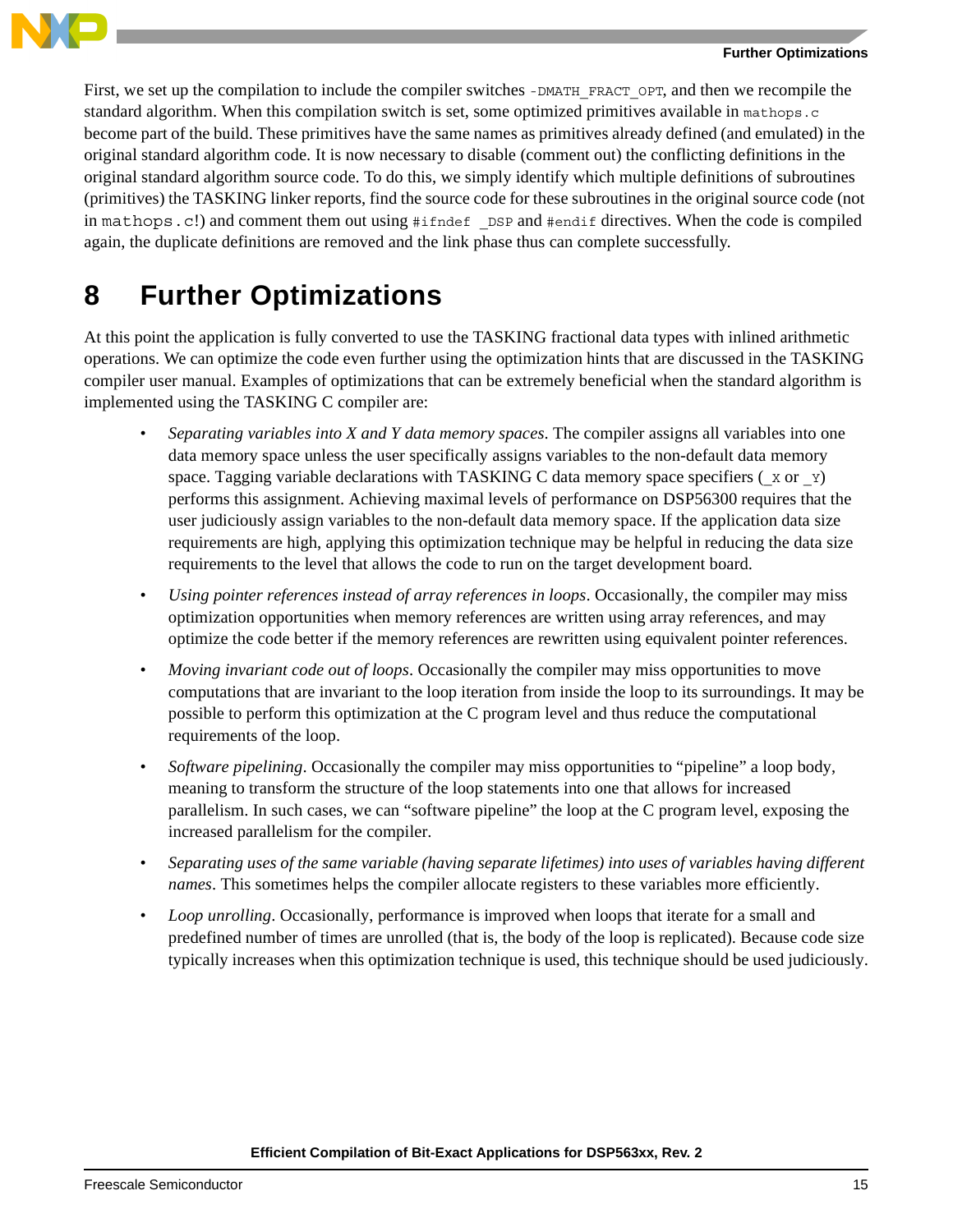

## <span id="page-15-0"></span>**9 Summary**

The technique described in this application note has been successfully applied to the standard C implementation of the G.723.1 and G.729a codecs. The transformation of the entire C implementation based on the steps detailed in this application note require no more than several hours for one programmer. The performance of the application depends on the additional time that is spent on further applying the additional optimization techniques briefly described.

Following is the original code of one routine from a standard C application:

```
PWDEF Comp Pw( Word16 *Dpnt, Word16 Start, Word16 Olp )
{
    int i,j ;
    Word32 Lcr[15] ;
    Word16 Scr[15] ;
    PWDEF Pw ;
   Word32 Acc0,Acc1 ;
    Word16 Exp ;
    Word16 Ccr,Enr ;
   Word16 Mcr,Mnr ;
   Lcr[0] = (Word32) 0 ;for ( i = 0 ; i < SubFrLen ; i + )
        Lcr[0] = L mac( Lcr[0], Dpnt[Start+i], Dpnt[Start+i]) ;
    …
   Acc1 = (Word32) 0;for ( i = 0 ; i < 15 ; i + ) {
        Acc0 = Lcr[i];
        Acc0 = L abs(Acc0) ;
        if ( Acc0 > Acc1 )
             Acc1 = Acc0 ;
    }
    Exp = norm l( Acc1 ) ;
    for ( i = 0 ; i < 15 ; i + ) {
        Acc0 = Lshl(Lcr[i], Exp) ;
        Scr[i] = round(Acc0);
    }
    Pw.Indx = (Word16) -1;Pw.Gain = (Word16) 0;
   Mcr = (Word16) 1;Mnr = (Word16) 0x7fff;for ( i = 0 ; i \le 2*PwRange ; i + 1 }
        Enr = Scr[2*1+1] ;
        Cor = Scr[2*1+2] ;
        if ( Ccr <= (Word16) 0 )
             continue ;
        Exp = mult r( Ccr, Ccr );
        Acc0 = L mult( Exp, Mnr ) ;
        Acc0 = L msu (Acc0, Enr, Mcr) ;
        if ( Acc0 > (Word32) 0 ) {
             Mcr = Exp;
             Mnr = Enr;
             Pw.Indx = (Word16)i;}
```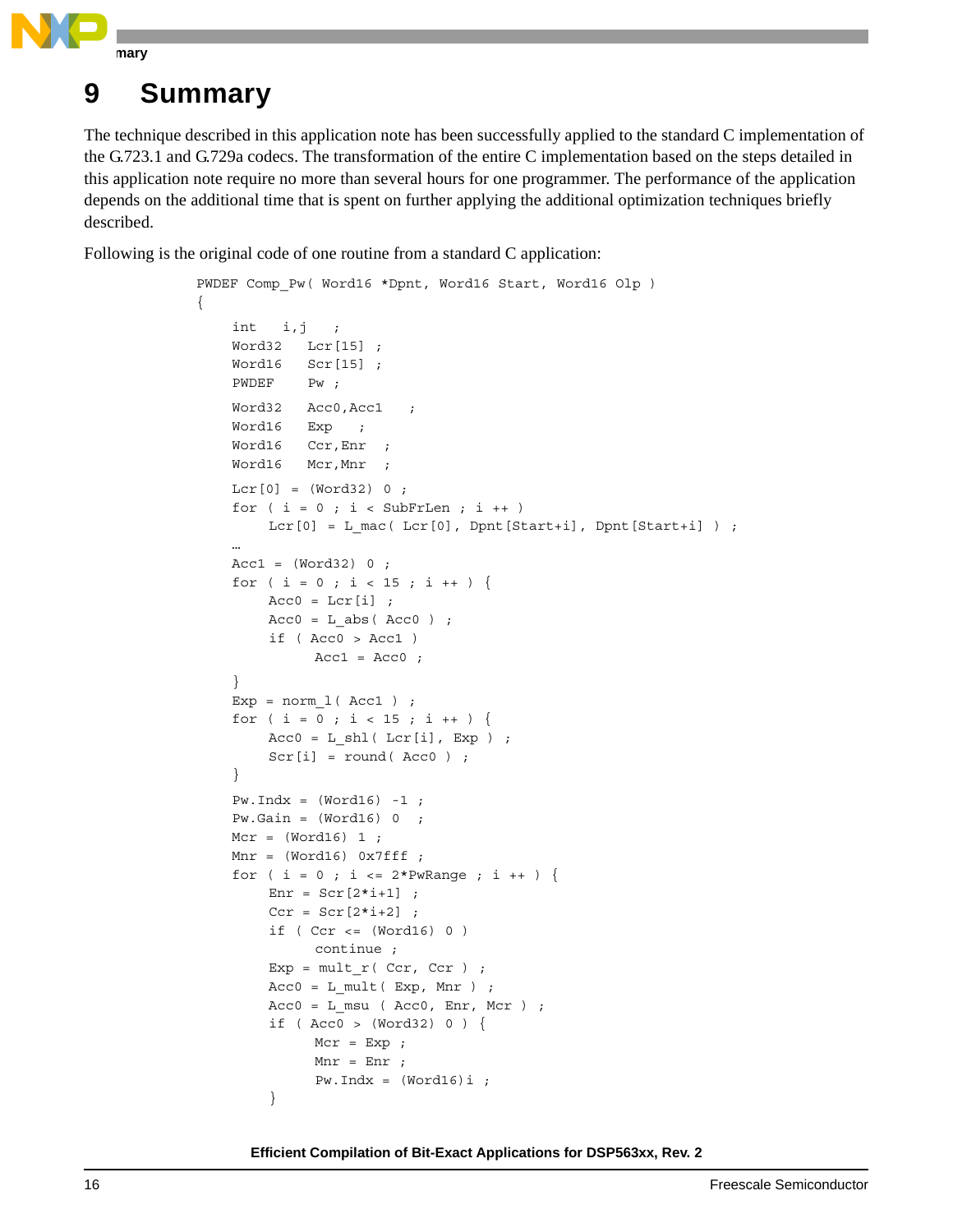

}

{

```
}
…
Acc0 = L mult( Scr[0], Mnr ) ;
Acc1 = Acc0;
Acc0 = L \shr( Acc0, (Word16) 2 );
Acc1 = L_bhr( Acc1, (Word16) 3);Acc0 = L add( Acc0, Acc1 ) ;
Acc1 = L mult( Scr[2*Pw.Indx+2], Scr[2*Pw.Indx+2] ) ;
Acc0 = L \text{ sub} (Acc0, Acc1) ;
…
Pw.Indx = Olp - PwRange + Pw.Indx ;
return Pw ;
```
Following is the code of the same routine after application of the steps described in this application note and before the application of the additional optimizations. Modifications to the code are emphasized in bold italics.

```
PWDEF Comp_Pw( Word16 *Dpnt, Int16 Start, Int16 Olp )
    int i,j ;
    Word32 Lcr[15] ;
    Word16 Scr[15] ;
    PWDEF Pw ;
     Word32 Acc0,Acc1 ;
    Int16 Exp ;
    Word16 Ccr,Enr ;
    Word16 Mcr, Mnr
    Lcr[0] = (Word32) 0;for ( i = 0 ; i < SubFrLen ; i + )
        Lcr[0] = L mac( Lcr[0], Dpnt[Start+i], Dpnt[Start+i]);
   Acc1 = (Word32) 0;for ( i = 0 ; i < 15 ; i + ) {
        Acc0 = Lcr[i];
        Acc0 = L_abs( Acc0);
        if ( Acc0 > Acc1 )
             Acc1 = Acc0;
    }
   Exp = norm l( Acc1 ) ;
    for ( i = 0 ; i < 15 ; i + 1) {
        Acc0 = eLshl(Lcr[i], Exp) ;
        Scr[i] = round(Acc0);
    }
    Pw.Indx = (Int16) -1 ;
    Pw.Gain = (Int16) 0 ;
   _CI(Mcr) = (Int16) 1 ;
    _CI(Mnr) = (Int16) 0x7fff ;
    for ( i = 0 ; i \le 2*PwRange; i ++ ) {
        Word16 F_Exp;
        Err = \text{Scr}[2 \cdot i + 1] ;
        Ccr = Scr[2*1+2] ;
        if ( Cor \leq (Word16) 0 )
             continue ;
        F_Exp = mult_r( Ccr, Ccr ) ;
```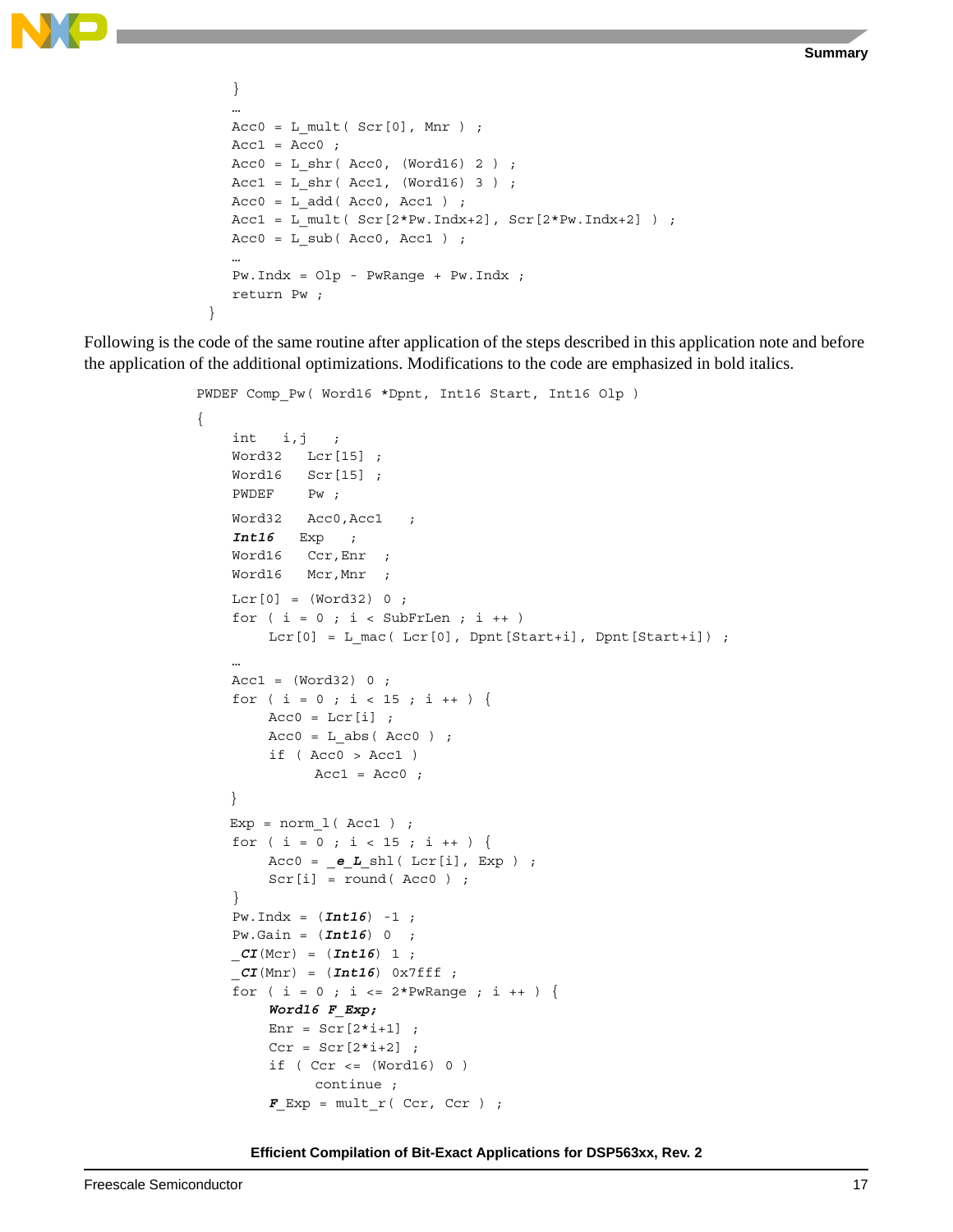

}

mary

```
Acc0 = L_mult( F_Exp, Mnr ) ;
     Acc0 = L_{mask} (Acc0, Enr, Mer);
     if ( Acc0 > (Word32) 0 ) {
           Mcr = F_Exp ;
           Mnr = Enr;
           Pw.Indx = (Int16)i ;
     }
}
…
Acc0 = L_mult( <math>Scr[0]</math>, <math>Mnr</math>) ;Acc1 = Acc0;
Acc0 = L_shr( Acc0, (Int16) 2 ) ;
Acc1 = L_shr( Acc1, (Int16) 3 ) ;
Acc0 = L_{add}( Acc0, Acc1);
\verb|Acc1 = L_mult(|\verb|Scr[2*Pw.Indx+2]|, |\verb|Scr[2*Pw.Indx+2]|)|;Acc0 = L \text{ sub} (Acc0, Acc1 ) ;
…
Pw.Indx = Olp - PwRange + Pw.Indx ;
return Pw ;
```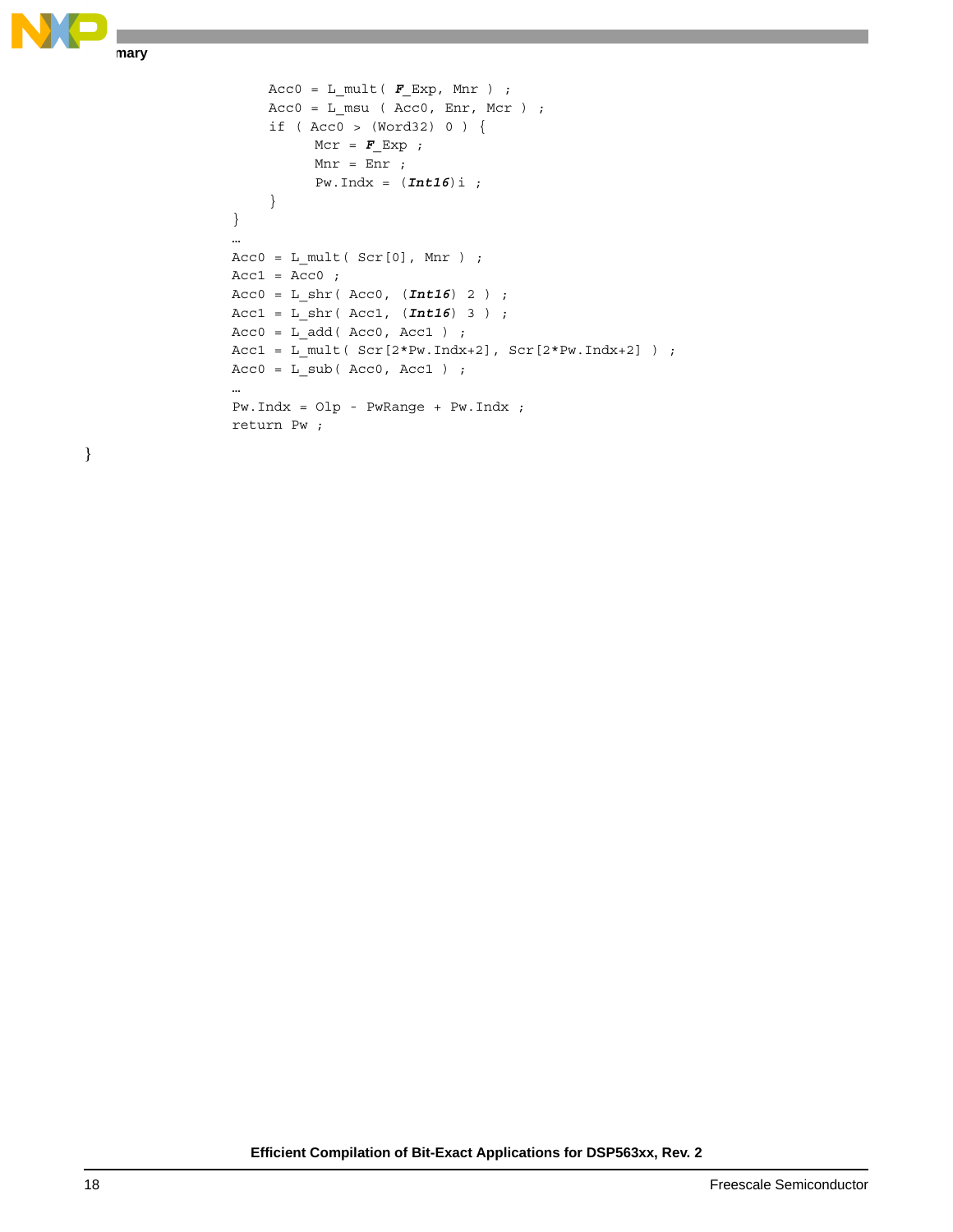

**Contract**